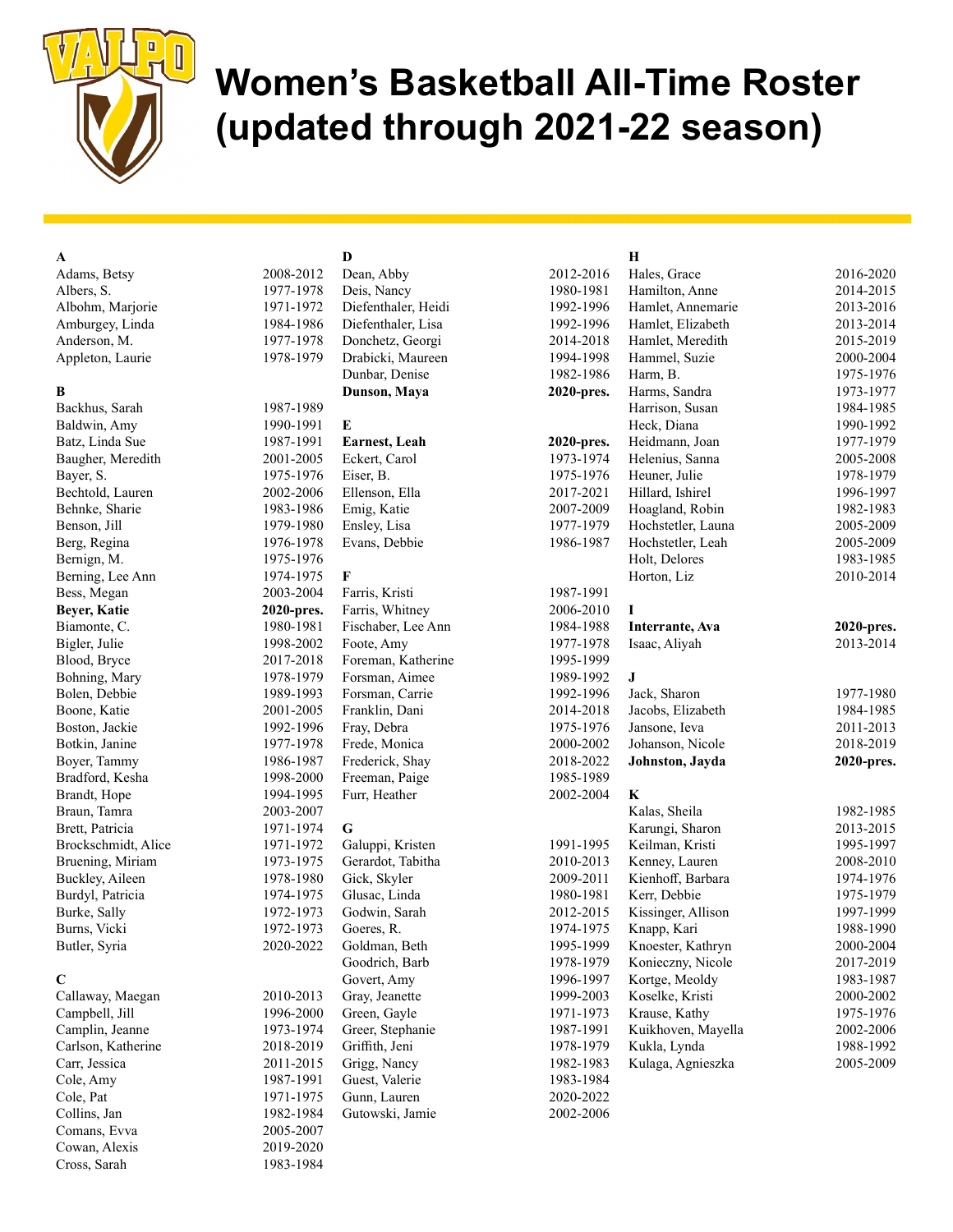

# Women's Basketball All-Time Roster (updated through 2021-22 season)

# L

Ladd, Mallory 2011 Laettner, Leanne 198 Lahti, Deb 198 Lamere, Sue 199 Landrebe, Judith 197 Lang, Debbie 1976-1977 Lang, Erika 2011 Lang, Stefanie 2012 Lange, Gina 200 Lenschow, Sarah 1996 Lindfors, Amber 2015-2017 Lindquist, Patricia 198 Linthout, Marte 199 Lippert, Robyn 1987-1991 Lis, Carmen 197 Litka, Aimee 200 Lohrei, Penny 19 Lottes, Christine 1972-1974

#### M

Mack, Tracy 1985-1987 MacKay Zacker, Zoe 2019-2019 Mader, Michelle 198 Magley, Deborah 198 Marion, Janice 197 Mascarenas, Lina 198 Mattson, Loreen 198 McGlynn, Jackie 198 McIntosh, Sara 200 Metscher, Lisa 198 Meredith, Maya 2016 Meyer, Amanda 2001 Meyer, Julie 2001 Miller, Darcie 199 Miller, Elaine 198 Miller, Faith 2013-2015 Miller, Lexi 2012-2016 Ming, Kayla 2004-2004 Moore, Raegan 200 Morrison, Caitlin 20 Morton, Denna 197 Moses, Linda 1971-1973 Mulholland, Kathi 196 Mundinger, Mary 197 Myers, Carrie 2003-2007

### N

Nduwayo, Ines 199 Nelson, Sandy 197 Netemeyer, Kristin 199 Newcomer, Megan 199 Nielsen, Abby 2004-2004 Nieuwveen, Marlous 199 Nolting, Sheila 1977-1981

| 11-2012 | Ophardt, Susan        | 1975-1976  |
|---------|-----------------------|------------|
| 84-1987 | Ott, Sarah            | 2005-2008  |
| 82-1984 | Otto, Jill            | 1985-1989  |
| 91-1993 |                       |            |
| 77-1978 | P                     |            |
| 76-1977 | Parker, Erinn         | 1997-1999  |
| 10-2011 | Parrett, Amy          | 1997-1998  |
| 10-2012 | Paul, Joanne          | 1974-1977  |
| 09-2013 | Pavichevich, Smich    | 1996-1997  |
| 96-2000 | Peller, Kelly         | 2006-2010  |
| 15-2017 | Pepa, Chris           | 1989-1990  |
| 80-1981 | Peterson, Sally       | 1982-1983  |
| 98-1999 | Phillips, Anne        | 1975-1977  |
| 87-1991 | Pippinger, Nancy      | 1977-1978  |
| 77-1981 | Pitts, Ilysse         | 2018-pres. |
| 05-2009 | Pisarki, Karen        | 1973-1974  |
| 75-1979 | Pollitz, Carole       | 1979-1983  |
| 72-1974 | Powell, Lisa          | 1980-1983  |
|         | Profitt, Marlee       | 2016-2021  |
|         | Protzmann, Christine  | 1972-1973  |
| 85-1987 | Pyritz, Joann         | 1979-1980  |
| 19-2021 |                       |            |
| 88-1992 | R                     |            |
| 80-1981 | Radivan, Carol        | 1980-1984  |
| 72-1976 | Ray, Rashida          | 2007-2011  |
| 88-1992 | Reed, Devin           | 2002-2003  |
| 86-1987 | Richards, Laura       | 2009-2013  |
| 85-1986 | Richards, Taylor      | 2017-2019  |
| 00-2002 | Richardson, Charae    | 2012-2014  |
| 86-1988 | Rietema, Betsy        | 2003-2007  |
| 16-2020 | Robinson, Shantil     | 1995-2000  |
| 01-2002 | Romohr, Jody          | 1985-1988  |
| 00-2001 | Rosenthal, Sandra     | 1983-1987  |
| 92-1996 | Russell, Michelle     | 1991-1993  |
| 84-1985 |                       |            |
| 13-2015 | S                     |            |
| 12-2016 | Saller, Tracy         | 1985-1987  |
| 04-2005 | Sampson, Cheryl       | 1976-1977  |
| 09-2010 | Schaak, Deb           | 1979-1983  |
| 16-2022 | Schaub, Hannah        | 2015-2019  |
| 78-1979 | Schirmer, Beth        | 1983-1984  |
| 71-1973 | Schofield, Allison    | 2015-2019  |
| 68-1969 | Schoop, Martha        | 1975-1976  |
| 77-1978 | Schmoyer, Sarah       | 1992-1996  |
| 03-2007 | Schober, Amber        | 1998-2002  |
|         | Schroeder, Casey      | 1994-1996  |
|         | Schroeder, Sheila     | 1982-1983  |
| 95-1997 | Schultz, Mary Beth    | 1973-1974  |
| 78-1979 | Schultz, Michelle     | 1991-1996  |
| 94-1995 | Scott, Shaquira       | 2011-2013  |
| 96-2000 | Scott-Thompson, Imani | 2015-2017  |
| 04-2005 | Sebasty, Carla        | 1982-1983  |
| 98-2002 | Selle, Mary           | 1972-1973  |
| 77-1981 | Sheehan, Molly        | 2020-pres. |

O

|                      | Shefchik, Susan       | 1971-1972 |
|----------------------|-----------------------|-----------|
| 975-1976             | Sheldon, Sue          | 1983-1985 |
| 005-2008             | Shelly, Linda         | 1977-1978 |
| 985-1989             | Sherokow, Joyce       | 1971-1974 |
|                      | Simonetti, Deneen     | 1982-1983 |
|                      | Smith, Wendy          | 1987-1989 |
| 997-1999             | Snyder, Glenda        | 1979-1981 |
| 997-1998             | Sparks, Nickie        | 1993-1994 |
| 974-1977             | Spiniolas, Candice    | 1997-1998 |
| 996-1997             | Springer, Kelly       | 2001-2002 |
| 006-2010             | Stange, Lisa          | 1978-1979 |
| 989-1990             | Stangler, Jenna       | 2001-2005 |
| 982-1983             | Statzell, Donna       | 1972-1973 |
| 975-1977             | Stevens, K.           | 1980-1981 |
| 977-1978             | Stipp, Pat            | 1977-1978 |
| 018-pres.            | Stock, Amy            | 1989-1993 |
| 973-1974             | Stoller, Addison      | 2016-2020 |
| 979-1983             | Stover, Cari          | 1995-1997 |
| 980-1983             | Stricklett, Sarrah    | 1996-2000 |
| 016-2021             | Strong, Valerie       | 1988-1992 |
| 972-1973             | Swanson, Lyn          | 1984-1986 |
| 979-1980             | Swing, Lani           | 1972-1974 |
|                      |                       |           |
|                      | Т                     |           |
| 980-1984             | Taylor, Jazmin        | 2013-2014 |
| 007-2011             | Taylor, Krystal       | 2002-2007 |
| 002-2003             | Thalmann, Diane       | 1974-1977 |
| 009-2013             | Thomas, Stephanie     | 2007-2011 |
| 017-2019             | Thompson, Haylee      | 2013-2017 |
| 012-2014             | Timmerman, Ashley     | 2010-2012 |
| 003-2007             | Toelke, Shari         | 1989-1993 |
| 995-2000             | Tombers, Diane        | 1976-1978 |
| 985-1988             | Tomky, Diane          | 1976-1977 |
| 983-1987             | Troncin, Lorrie       | 1987-1988 |
| 991-1993             | Truttschel, Kim       | 1977-1978 |
|                      | Tsoucalas, Gina       | 1973-1974 |
|                      | Turrell, Jody         | 1998-1999 |
| 985-1987             |                       |           |
| 976-1977             | U                     |           |
| 979-1983             | Unland, Becky Lou     | 1975-1976 |
| 015-2019             | Ussery, Jasmine       | 2007-2008 |
| 983-1984             |                       |           |
| 015-2019             | V                     |           |
| 975-1976             | Vander Meer, Dawn     | 2002-2003 |
| 992-1996             | Van Kempen, Cara      | 2019-2022 |
| 998-2002             | Varner, Ashley        | 2007-2012 |
| 994-1996             | Verneesa, Sue         | 1978-1979 |
| 982-1983             | Visser, Claire        | 1973-1974 |
| 973-1974             | Volanskey, Mary Ellen | 1977-1980 |
| 991-1996             | Volkman, Janet        | 1977-1978 |
| 011-2013             |                       |           |
| 015-2017             |                       |           |
| 982-1983             |                       |           |
| 972-1973<br>020-nres |                       |           |
|                      |                       |           |